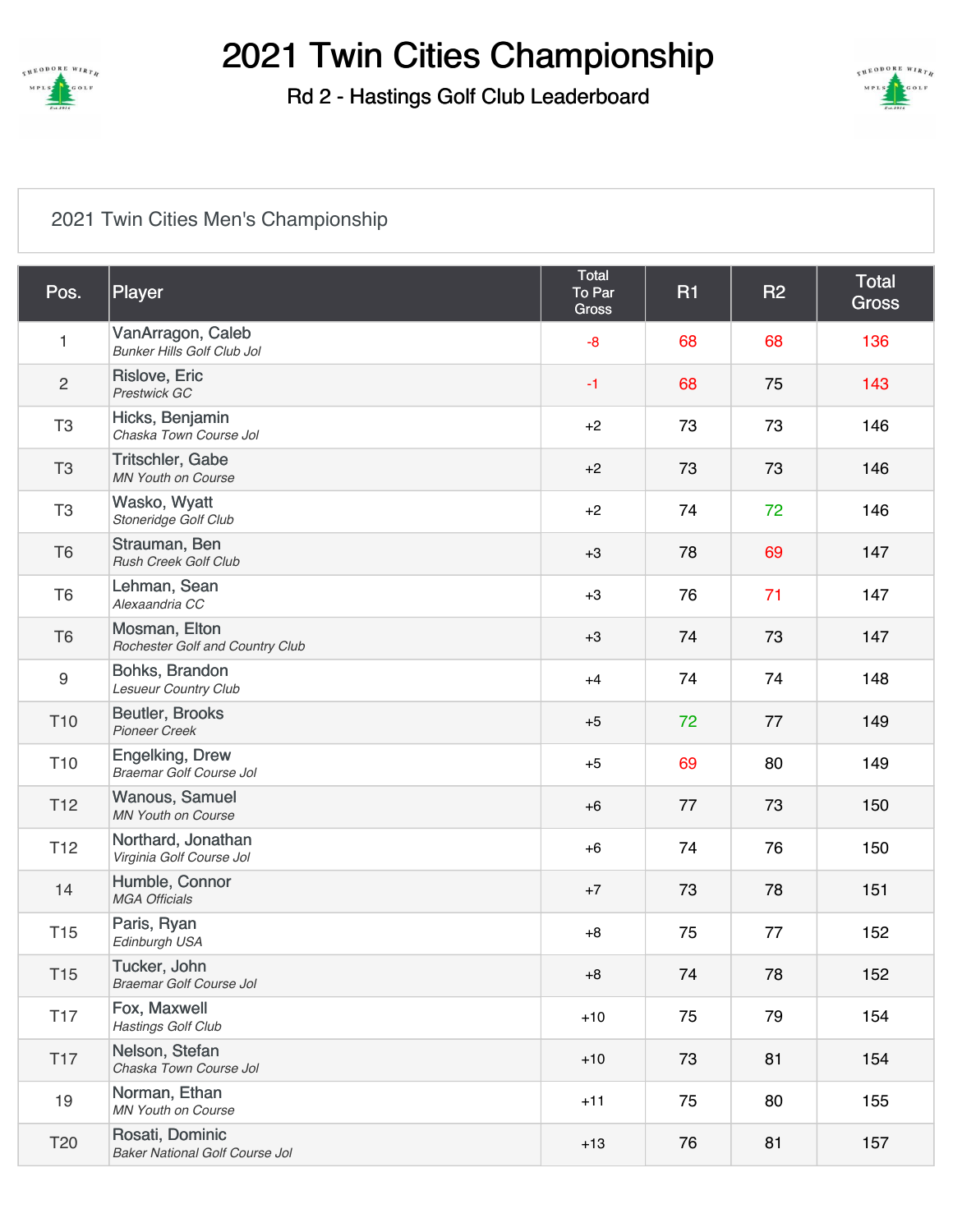

Rd 2 - Hastings Golf Club Leaderboard



| T <sub>20</sub> | Piotrowski, Keith<br><b>University Golf Club</b>         | $+13$                    | 74         | 83         | 157        |
|-----------------|----------------------------------------------------------|--------------------------|------------|------------|------------|
| 22              | Palodichuk, Don<br>Chaska Town Course Jol                | $+14$                    | 78         | 80         | 158        |
| 23              | Markham, Cooper<br><b>Baker National Golf Course Jol</b> | $+15$                    | 79         | 80         | 159        |
| 24              | Vasquez, Santino<br><b>Highland National Jol</b>         | $+16$                    | 77         | 83         | 160        |
| 25              | Trana, Parker<br>Southern Hills Golf Club                | $+17$                    | 84         | 77         | 161        |
| T <sub>26</sub> | Bergstrom, Brady<br>Monticello CC                        | $+18$                    | 80         | 82         | 162        |
| T <sub>26</sub> | Sage, Michael<br>Rush Creek Golf Club                    | $+18$                    | 80         | 82         | 162        |
| 28              | Pyle, Derek<br>Wirth Golf Club                           | $+19$                    | 83         | 80         | 163        |
| 29              | Shalhoob, Mj<br>Golden Valley Country Club               | $+20$                    | 86         | 78         | 164        |
| 30              | Anderson, Michael<br>River Oaks Municipal Jol            | $+22$                    | 82         | 84         | 166        |
| 31              | Gunderson, David<br>Wirth Golf Club                      | $+23$                    | 80         | 87         | 167        |
| 32              | Theis, Andrew<br>Wirth Golf Club                         | $+25$                    | 87         | 82         | 169        |
| 33              | Obrien, Chris<br><b>Hastings Golf Club</b>               | $+26$                    | 87         | 83         | 170        |
| 34              | Maurelli, Nico<br>Edinburgh USA Jol                      | $+29$                    | 89         | 84         | 173        |
| 35              | Treacy, Kevin<br>Northland Country Club                  | $+30$                    | 86         | 88         | 174        |
| 36              | Evans, Bryce<br><b>Brookview Golf Course Jol</b>         | $+35$                    | 85         | 94         | 179        |
| <b>WD</b>       | Davis, Rick<br>Spring Hill Golf Club                     | $\overline{\phantom{a}}$ | 81         | <b>WD</b>  | <b>WD</b>  |
| <b>WD</b>       | Owen, Ted<br>Edina Country Club                          |                          | <b>WD</b>  |            | <b>WD</b>  |
| <b>DNF</b>      | Dunne, Robert<br>Columbia Golf Club                      | $\overline{\phantom{a}}$ | 88         | <b>DNF</b> | <b>DNF</b> |
| <b>DNF</b>      | Bailey, Sawyer<br>Braemar Golf Course Jol                |                          | <b>DNF</b> |            | <b>DNF</b> |
| <b>NS</b>       | Miller, Drew<br><b>Braemar Golf Course</b>               | $\overline{a}$           | 86         | <b>NS</b>  | <b>NS</b>  |
| <b>NS</b>       | Kaste, Teddy<br>MN Youth on Course                       |                          | <b>NS</b>  |            | <b>NS</b>  |
| <b>NS</b>       | Koester, Alex<br><b>Braemar Golf Course Jol</b>          | $\blacksquare$           | <b>NS</b>  |            | <b>NS</b>  |
| <b>NS</b>       | LaBarr, Zachary<br>Wirth Golf Club                       |                          | <b>NS</b>  |            | <b>NS</b>  |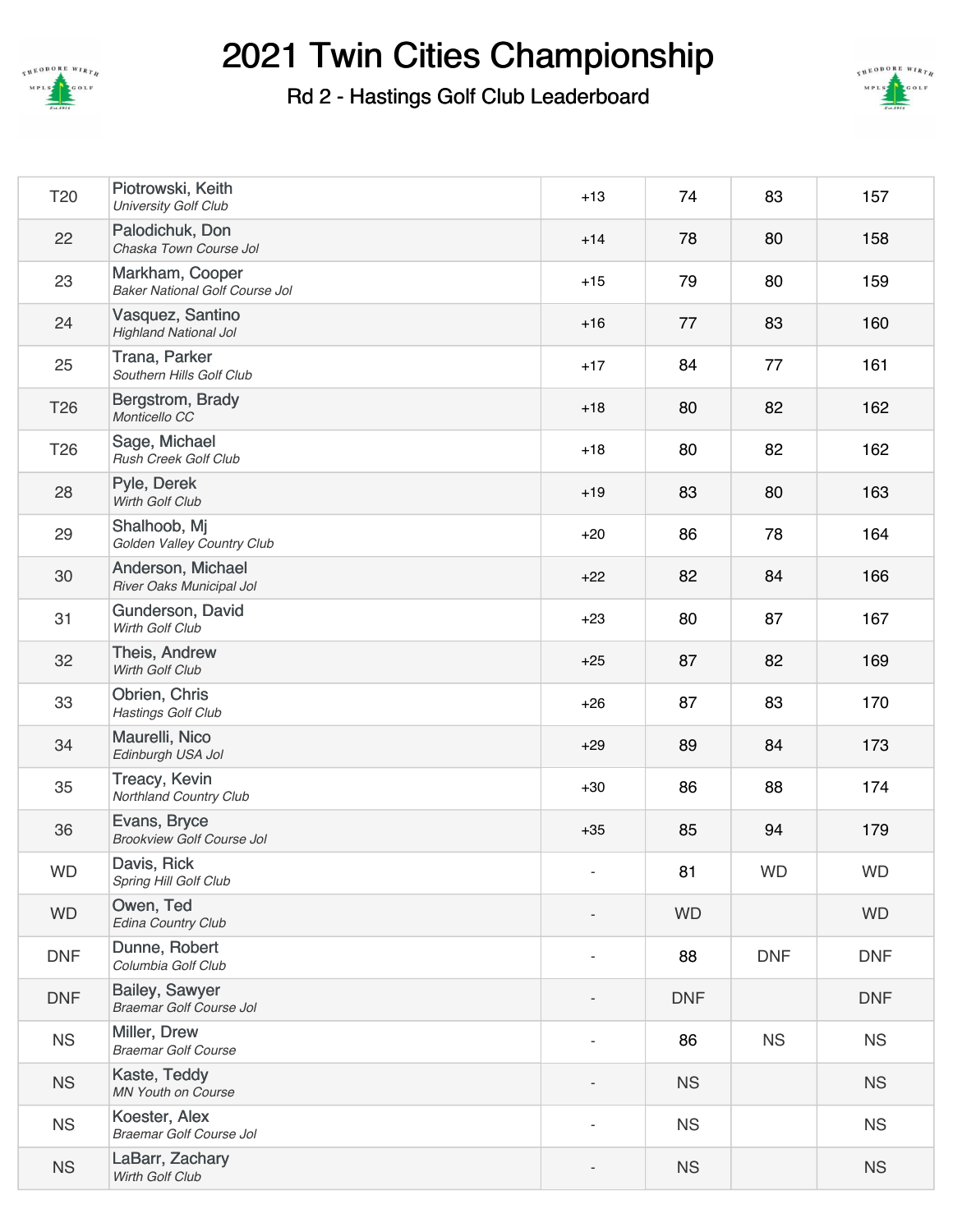

#### Rd 2 - Hastings Golf Club Leaderboard



| <b>NS</b> | Rotsch, Andrew<br><b>Woodhill Country Club</b> | $\overline{\phantom{0}}$ | <b>NS</b> | <b>NS</b> |
|-----------|------------------------------------------------|--------------------------|-----------|-----------|
| <b>NS</b> | Sweetman, Jacob<br><b>Twin Cities Golf</b>     | $\overline{\phantom{0}}$ | <b>NS</b> | <b>NS</b> |